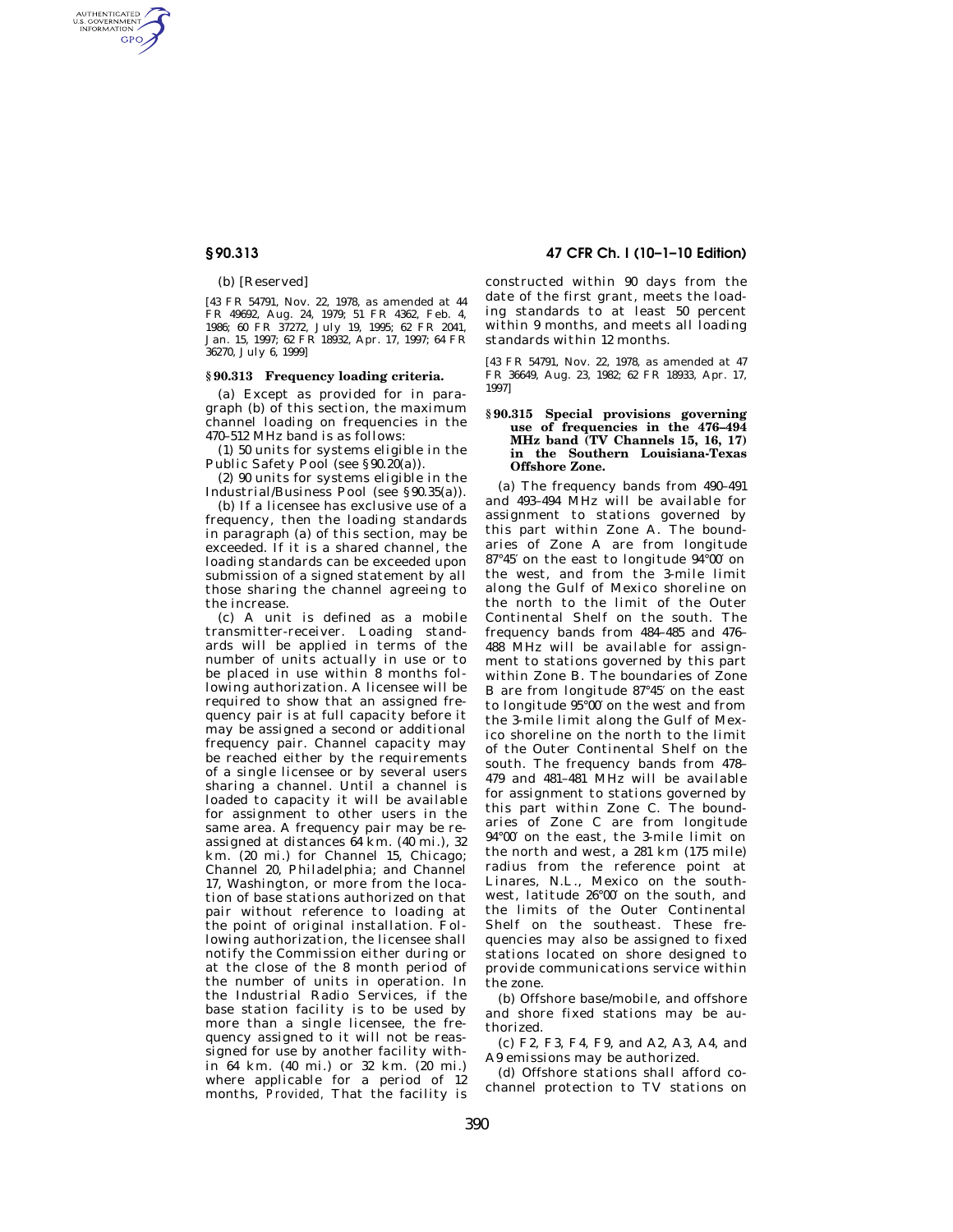## **Federal Communications Commission § 90.315**

Channels 15, 16 and 17. Station operating parameters shall be in accordance with the values given in table 1 of this section.

TABLE 1—PROTECTION OF COCHANNEL TELE-VISION STATIONS BY OFFSHORE STATIONS OP-ERATING IN THE SOUTHERN LOUISIANA-TEXAS OFFSHORE ZONE (65 DB PROTECTION); MAX-IMUM EFFECTIVE RADIATED POWER

|  | [In Watts] |
|--|------------|
|--|------------|

| Distance from transmitter to co-<br>channel TV station kilometers | Antenna Height above<br>sea level meters (feet) |             |             |  |
|-------------------------------------------------------------------|-------------------------------------------------|-------------|-------------|--|
| (miles)                                                           | 30.5<br>(100)                                   | 45<br>(150) | 61<br>(200) |  |
|                                                                   | 1,000                                           | 1.000       | 1,000       |  |
|                                                                   | 1,000                                           | 900         | 800         |  |
|                                                                   | 800                                             | 710         | 630         |  |
|                                                                   | 590                                             | 520         | 450         |  |
|                                                                   | 450                                             | 400         | 330         |  |
|                                                                   | 320                                             | 280         | 240         |  |
|                                                                   | 250                                             | 210         | 175         |  |
|                                                                   | 175                                             | 150         | 130         |  |
|                                                                   | 130                                             | 110         | 100         |  |
|                                                                   | 95                                              | 80          | 70          |  |
|                                                                   | 65                                              | 55          | 50          |  |
|                                                                   | 50                                              | 40          | 35          |  |
|                                                                   | 35                                              | 30          | 25          |  |

NOTE: To determine the maximum permissible effective radiated power:

(1) As specified in §73.611 determine the distance between the proposed station and the cochannel television station. If the exact distance does not appear in table 1 of this section, the next lower distance separation is to be used.

(2) Opposite this distance figure ERPs are given that may be used for antenna heights of 30.5, 45 or 61 meters (100, 150 or 200 ft) ASL. If the exact antenna height is not shown, the ERP allowed will be that shown for the next higher antenna height.

(e) Shore stations communicating point-to-point with offshore stations will be permitted at least the same ERP as the offshore station, but only in the direction of the offshore station. A directional antenna shall be used and the rearward radiated power from the antenna in a sector  $\pm 22^{1/2}$  from the line joining the shore antenna to the cochannel television station shall not exceed those shown in table 2 of this section.

TABLE 2—MAXIMUM REARWARD EFFECTIVE RA-DIATED POWER ALLOWED FOR SHORE STA-TIONS; REARWARD EFFECTIVE RADIATED POWER (IN WATTS) FROM SHORE ANTENNA IN A SECTOR <±>221⁄2° FROM THE LINE JOINING THE SHORE ANTENNA TO THE COCHANNEL TELEVISION STATION

| Distance from<br>transmitter to<br>cochannel tele- | Antenna height above ground in meters<br>(feet) |             |             |               |                |                |
|----------------------------------------------------|-------------------------------------------------|-------------|-------------|---------------|----------------|----------------|
| vision station:<br>kilometers<br>(miles)           | 30.5<br>(100)                                   | 45<br>(150) | 61<br>(200) | 91.5<br>(300) | 152.5<br>(500) | 228<br>(750)   |
| 298 (185)<br>.                                     | 320                                             | 280         | 240         | 190           | 125            | 90             |
| 290 (180)                                          | 250                                             | 210         | 175         | 125           | 100            | 60             |
| 281 (175)                                          | 175                                             | 150         | 130         | 100           | 70             | 50             |
| 274 (170)                                          | 130                                             | 110         | 100         | 75            | 40             | 35             |
| 265 (165)                                          | 95                                              | 82          | 70          | 50            | 35             | 25             |
| 257 (160)                                          | 65                                              | 55          | 50          | 40            | 25             | 20             |
| 249 (155)                                          | 50                                              | 40          | 35          | 30            | 20             | 15             |
| 241 (150)                                          | 35                                              | 30          | 25          | 20            | 15             | 10             |
| 233 (145)                                          | 25                                              | 20          | 18          | 15            | 10             | $\overline{7}$ |
| 225 (140)                                          | 18                                              | 15          | 13          | 10            | 7              | 5              |
| 217 (135)                                          | 13                                              | 10          | 9           | 7             | 5              | 3              |
| 209 (130)<br>.                                     | 10                                              | 8           | 6           | 5             | 3              | 2              |
| 201 (125)<br>.                                     | $\overline{7}$                                  | 6           | 5           | 4             | 3              | 2              |
| 193 (120)                                          | 5                                               | 4           | 3           | 3             | 2              | 1              |

NOTE: As an example of the use of tables 1 and 2, assume an offshore station located 290 km (180 mi) from TV Channel 17 located in Bude, Miss. with an antenna height of 30.5 m (100 ft). Table 1 allows this station to operate with 250 W ERP. Now assume the shore station communicating with the offshore station is 48 km (30 mi) from the offshore station and 241 km (150 mi) from Bude, Miss. The shore station antenna height is 152.5 m (500 ft) above ground. The shore station will be allowed the same ERP as the offshore station (250 W) in the direction of the offshore station. Table 2 indicates that the effective radiated power in a sector  $<\pm>$  22½ $^{\circ}$  from the line joining the shore antenna to Bude, Miss. can only be 15 W. Consequently, a directional antenna must be used whose minimum frontto-back ratio over this 45° sector must be at least 12.2 dB. (250 W forward power to 15 W rearward power is a power ratio of 16.6 or 12.2 dB).

(f) To provide cochannel protection to television stations, no shore station will be allowed closer than 193 km miles) from the cochannel television station.

(g) To provide adjacent channel protection to television stations, no shore or offshore station shall be allowed within 128 kilometers (80 miles) of the adjacent channel television station.

(h) Mobile stations shall not operate closer to shore than 6.4 km (4 miles) beyond the three mile limit and shall not operate with an ERP in excess of 100